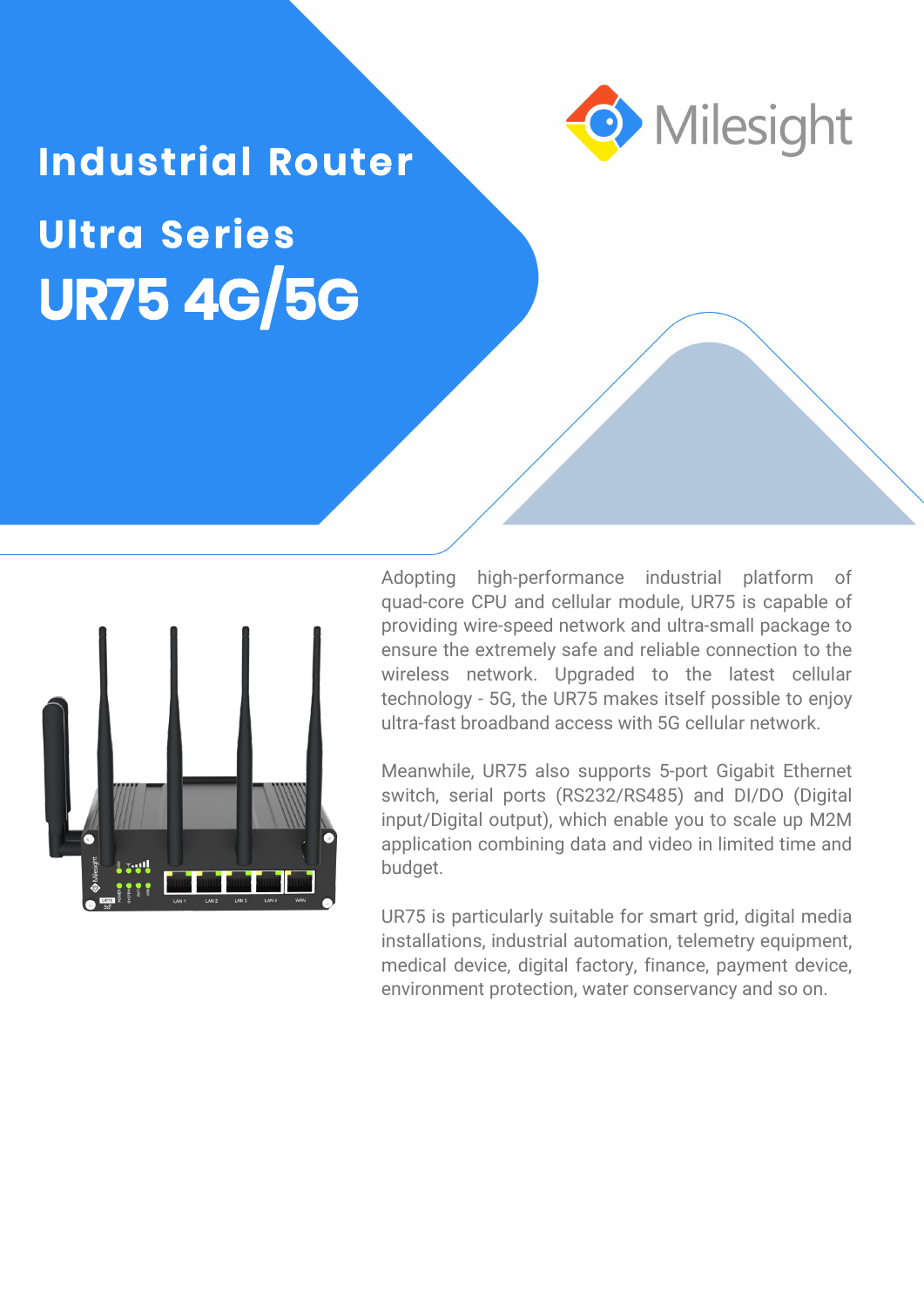#### ◆ Benefits

- Qualcomm quad-core CPU with big memory; SSD is available to support further development and customize requirements
- Global 5G (NSA/SA)/4G LTE network with dual SIM cards for backup between multiple carrier networks
- Gigabit Ethernet ports for lightning transmission of data
- Embedded Python SDK for secondary development
- Flexible modular design provides users with different connection modules like Ethernet, I/O, serial port, Wi-Fi, GPS for connecting diverse field assets
- Rugged enclosure, optimized for DIN rail or shelf mounting
- 3-year warranty included

#### ◆ Security & Reliability

- Quickly develop functions with Function Compute and deploy them seamlessly to edge nodes
- Automated failover/failback between Ethernet, Cellular (dual SIM) and Wi-Fi
- Secure transmission with VPN tunnels like IPsec/OpenVPN/GRE/L2TP/PPTP/DMVPN
- Embeds hardware watchdog to automatically recover from various failure, ensure highest level of availability
- DeviceHub provides easy setup, mass configuration, and centralized management of remote devices

#### ◆ Capabilities

- The device data can be aggregated and cleaned locally, and the processed data can be transmitted to the Cloud for storage and analysis.
- It can be continuously running in a broken or weak network environment, and the latest data can be synchronized to the Cloud after the network is restored
- Link remote devices in an environment where communication technologies are constantly changing
- Support 802.11 a/b/g/n/ac, as AP or client mode, to establish versatile wireless network or be the backup WAN link for 5G/4G
- Support rich protocols like SNMP, Modbus bridging, RIP, OSPF

#### ◆ Easy Maintenance

- The user-friendly web interface design and more than one option of upgrade help administrator to manage the device as easy as pie
- WEB GUI and CLI enable the admin to achieve simple management and quick configuration among a large quantity of devices
- Efficiently manage the remote routers on the existing platform through the industrial standard SNMP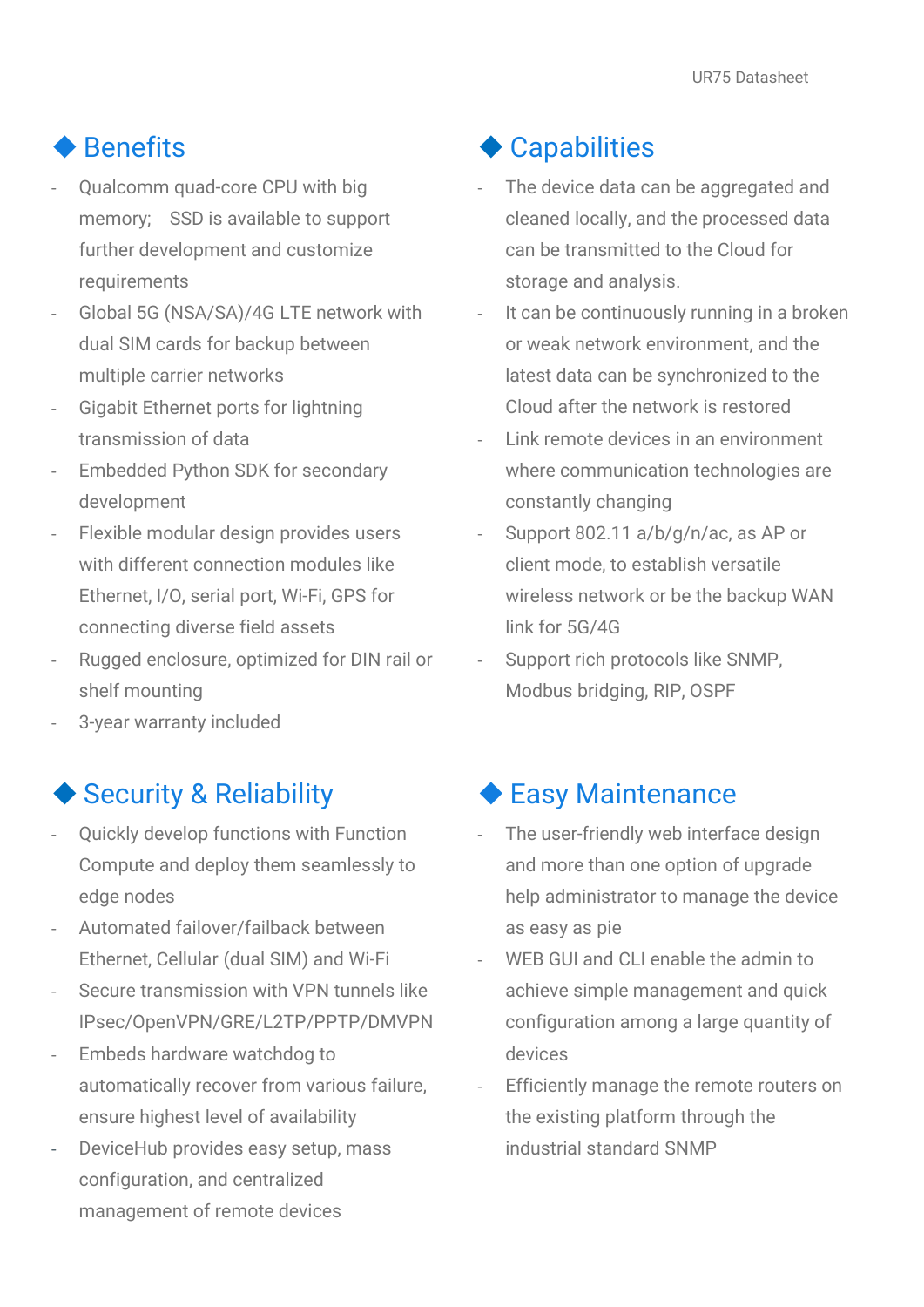## Application Example



### ◆ Specifications

| <b>Hardware System</b>    |                                                           |
|---------------------------|-----------------------------------------------------------|
| <b>CPU</b>                | Qualcomm Quad-core ARM Cortex-A7, 716.8 MHz               |
| Memory                    | 512 MB DDR3 RAM and 8GB Flash                             |
| <b>Extendable Storage</b> | 1 × M.2 NVMe SSD Interface                                |
| <b>Cellular Interface</b> |                                                           |
|                           | UR75-5G: 4 × 50 Ω SMA Connectors (Center PIN: SMA Female) |
| Antenna                   | UR75-4G: 2 × 50 Ω SMA Connectors (Center PIN: SMA Female) |
| <b>SIM Slots</b>          | 2 (Mini SIM-2FF)                                          |
| <b>Ethernet Interface</b> |                                                           |
| <b>Numbers</b>            | 5 × 10/100/1000 Mbps                                      |
| Property                  | $1 \times$ WAN +4 $\times$ LAN                            |
| Mode                      | Full or half duplex (Auto-Sensing)                        |
| PoE                       | 4 x 802.3 af/at PoE PSE on LAN Ports (Optional)           |
| <b>Wi-Filnterface</b>     |                                                           |
| Antenna                   | 2 × 50 Ω SMA Connectors (Center PIN: RP-SMA Female)       |
|                           | IEEE 802.11 b/g/n, 2.4GHz                                 |
| <b>Standards</b>          | IEEE 802.11 a/n/ac, 5GHz                                  |
| <b>Tx Power</b>           | 2.4G: 26dBm(max)                                          |
|                           | 5G: 26.4dBm(max)                                          |
| <b>Rx Sensitivity</b>     |                                                           |
| 2.4G                      | 802.11b: ≤ -92dBm@11Mbps                                  |
|                           | 802.11g: ≤ -78dBm@54Mbps                                  |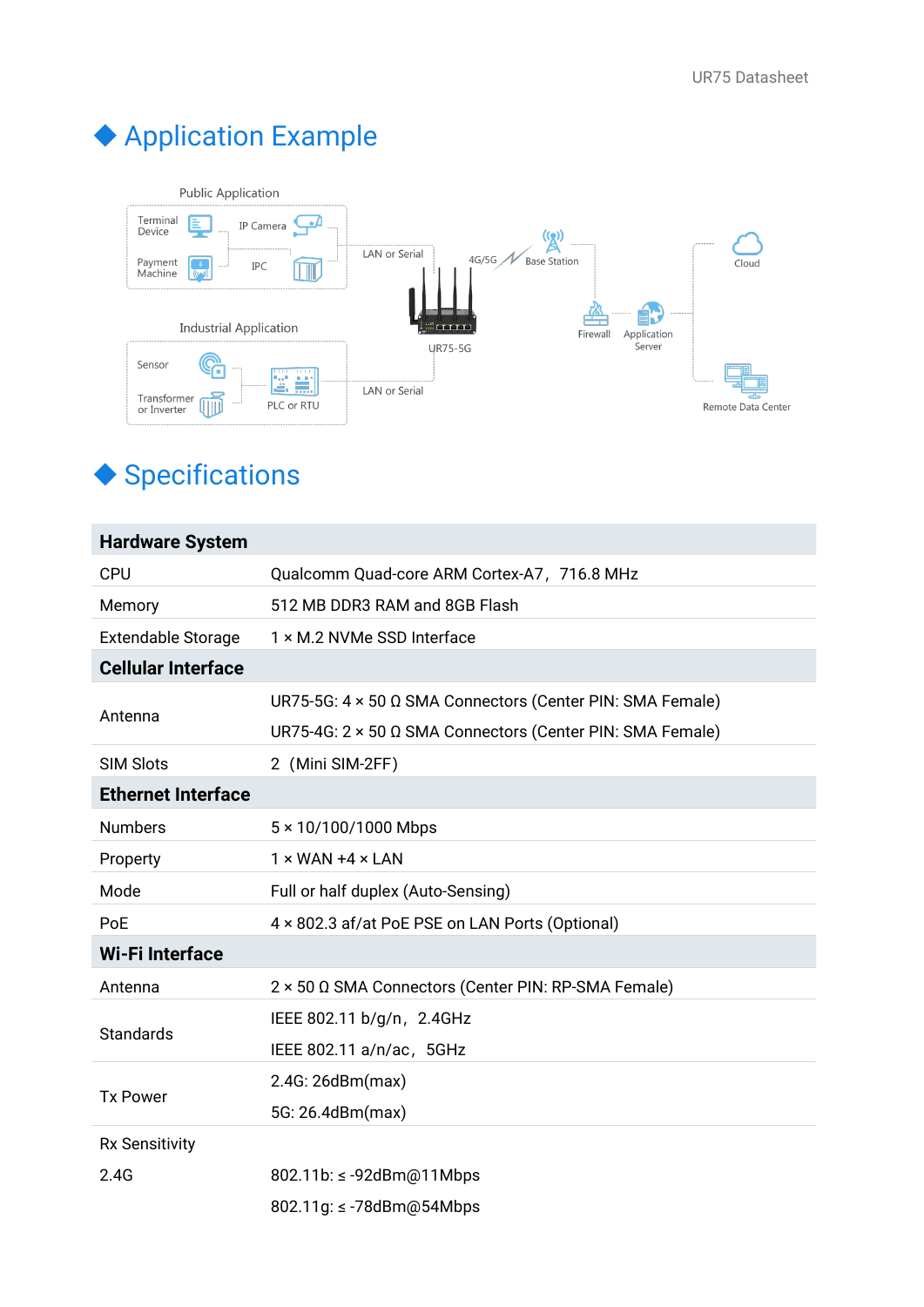|                          | 802.11ac VHT20: ≤ -91dBm@MCS0                                                 |
|--------------------------|-------------------------------------------------------------------------------|
|                          | 802.11ac VHT20: ≤ -66dBm@MCS8                                                 |
|                          | 802.11ac VHT40: ≤ -88.5dBm@MCS0                                               |
|                          | 802.11ac VHT40: ≤ -64dBm@MCS8                                                 |
| 5G                       |                                                                               |
|                          | 802.11a: ≤ -91dBm@6Mbps                                                       |
|                          | 802.11a: ≤ -76dBm@54Mbps                                                      |
|                          | 802.11ac VHT20: ≤ -90dBm@MCS0                                                 |
|                          | 802.11ac VHT20: ≤ -68dBm@MCS8                                                 |
|                          | 802.11ac VHT40: ≤ -87dBm@MCS0                                                 |
|                          | 802.11ac VHT40: ≤ -65dBm@MCS9                                                 |
|                          | 802.11ac VHT80: ≤ -84dBm@MCS0                                                 |
|                          | 802.11ac VHT80: ≤ -60dBm@MCS9                                                 |
| Modes                    | AP and Client mode                                                            |
| Security                 | WPA/WPA2 authentication, WEP/TKIP/AES encryption                              |
| GPS <sup>1</sup>         |                                                                               |
| Antenna                  | 1 × 50 Ω SMA Connector (Center PIN: SMA Female)                               |
| Technology               | GPS/GLONASS/Beidou/Galileo/QZSS                                               |
| <b>Serial Interface</b>  |                                                                               |
| <b>Numbers</b>           | $1 \times$ RS232 + 1 $\times$ RS485 (2 $\times$ RS485 Optional)               |
| Connector                | 3.5mm Terminal Block                                                          |
| <b>Baud Rate</b>         | 300bps to 230400bps                                                           |
| DI/DO                    |                                                                               |
| <b>Numbers</b>           | $1 \times$ DI (dry contact) + 1 $\times$ DO (wet contact), galvanic isolation |
| Connector                | 3.5mm Terminal Block                                                          |
| Maximum V/A              | 0.3A@30VDC (DO)                                                               |
| <b>Others</b>            |                                                                               |
| <b>Reset Button</b>      | $1 \times$ RESET                                                              |
| <b>USB</b>               | 1 × USB 2.0 (Reserved)                                                        |
| <b>LED Indicators</b>    | 1 × POWER, 1 × SYSTEM, 1 × VPN, 1 × WLAN, 1 × SIM, 3 × Signal strength        |
| <b>Built-in</b>          | Watchdog, Timer                                                               |
| <b>Software</b>          |                                                                               |
| <b>Network Protocols</b> | IPv4/IPv6, PPP, PPPoE, SNMP v1/v2c/v3, TCP, UDP, DHCP, RIPv1/v2,              |

<span id="page-3-0"></span> $1$  UR75 5G GPS is under development; for 4G version, GPS is optional.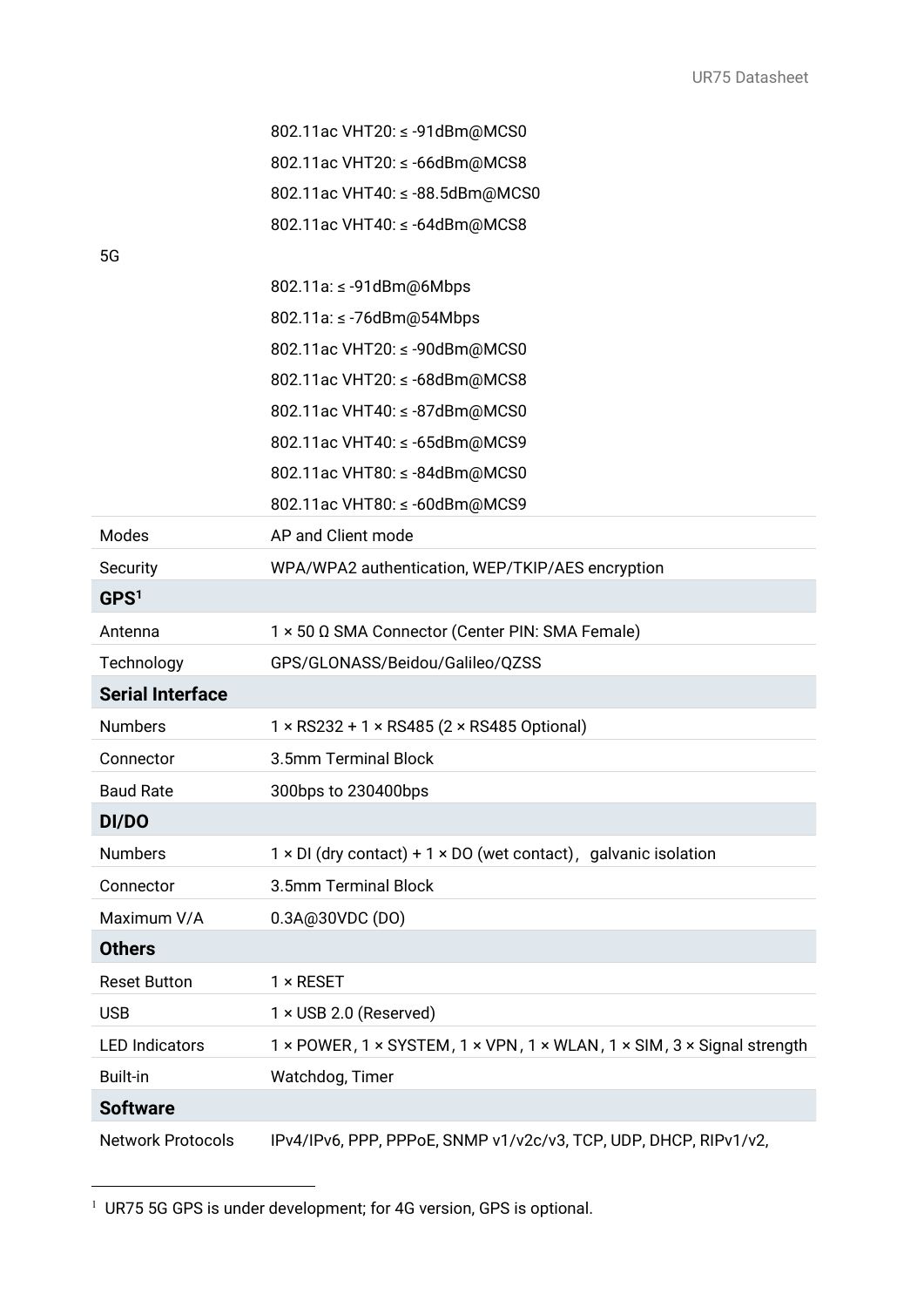|                                     | OSPF, DDNS, VRRP, HTTP, HTTPS, DNS, ARP, QOS, SNTP, Telnet, VLAN,   |
|-------------------------------------|---------------------------------------------------------------------|
|                                     | SSH, etc.                                                           |
| <b>VPN</b>                          | DMVPN, IPsec, OpenVPN, PPTP, L2TP, GRE                              |
| Security                            | Access Control, DMZ, Port Mapping, MAC Binding, SPI Firewalls,      |
|                                     | DoS&DDoS Protection, Filtering(IP&Domain), IP Passthrough           |
| Management                          | Web, CLI, SMS, On-demand dial up, SNMP v1/v2/v3, DeviceHub          |
| AAA                                 | Radius, Tacacs+, LDAP, Local Authentication                         |
| <b>Multilevel Authority</b>         | Multiple Levels of User Authority                                   |
| Reliability                         | VRRP, WAN Failover, Dual SIM Backup                                 |
| <b>Serial Port</b>                  | Transparent(TCP Client/Server, UDP), Modbus Master/Slave, Modbus    |
|                                     | Gateway (Modbus RTU to Modbus TCP)                                  |
| <b>Power Supply and Consumption</b> |                                                                     |
| <b>Power Connector</b>              | 2-pin 5.08 mm Terminal Block                                        |
| Input Voltage                       | 9-48 VDC, with Surge-Protection and Reverse Polarity Protection     |
| <b>Power Consumption</b>            | $\leq$ 7.9W (In Non-PoE mode)                                       |
| <b>Physical Characteristics</b>     |                                                                     |
| Ingress Protection                  | <b>IP30</b>                                                         |
| Housing                             | Metal                                                               |
| Dimension                           | 135 x 118 x 45 mm (5.31 x 4.65 x 1.77 in)                           |
| Installation                        | Desktop, Wall or DIN Rail Mounting                                  |
| <b>Environmental</b>                |                                                                     |
| Operating                           | -40°C to +70°C (-40°F to +158°F) Reduced Cellular Performance Above |
| Temperature                         | $60^{\circ}$ C                                                      |
| <b>Storage Temperature</b>          | -40°C to +85°C (-40°F to +185°F)                                    |
| <b>Ethernet Isolation</b>           | 1.5 kV RMS                                                          |
| <b>Relative Humidity</b>            | 0% to 95% (non-condensing) at 25°C/77°F                             |
| <b>Approvals</b>                    |                                                                     |
| Regulatory                          | RoHS, CCC                                                           |